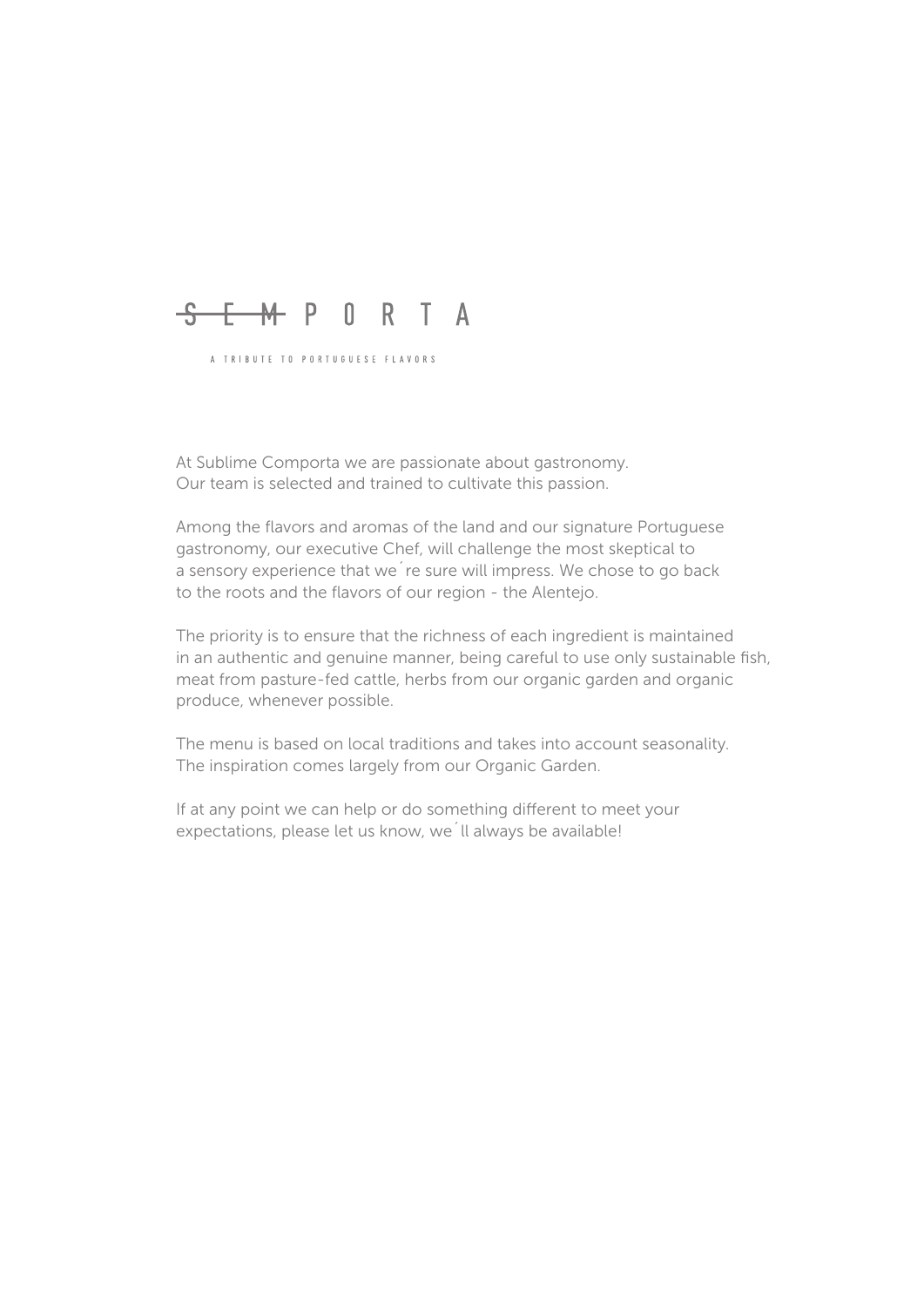

# Allergies and food information



Dietary restrictions Please let our team know, if there are any dietary restrictions so we can tailor the meal to your preferences. We are unable to guarantee that dishes will be completely allergen-free.

> No dish, food product or drink, including the cover charge, can be charged if it is not requested by the customer or if it is not used.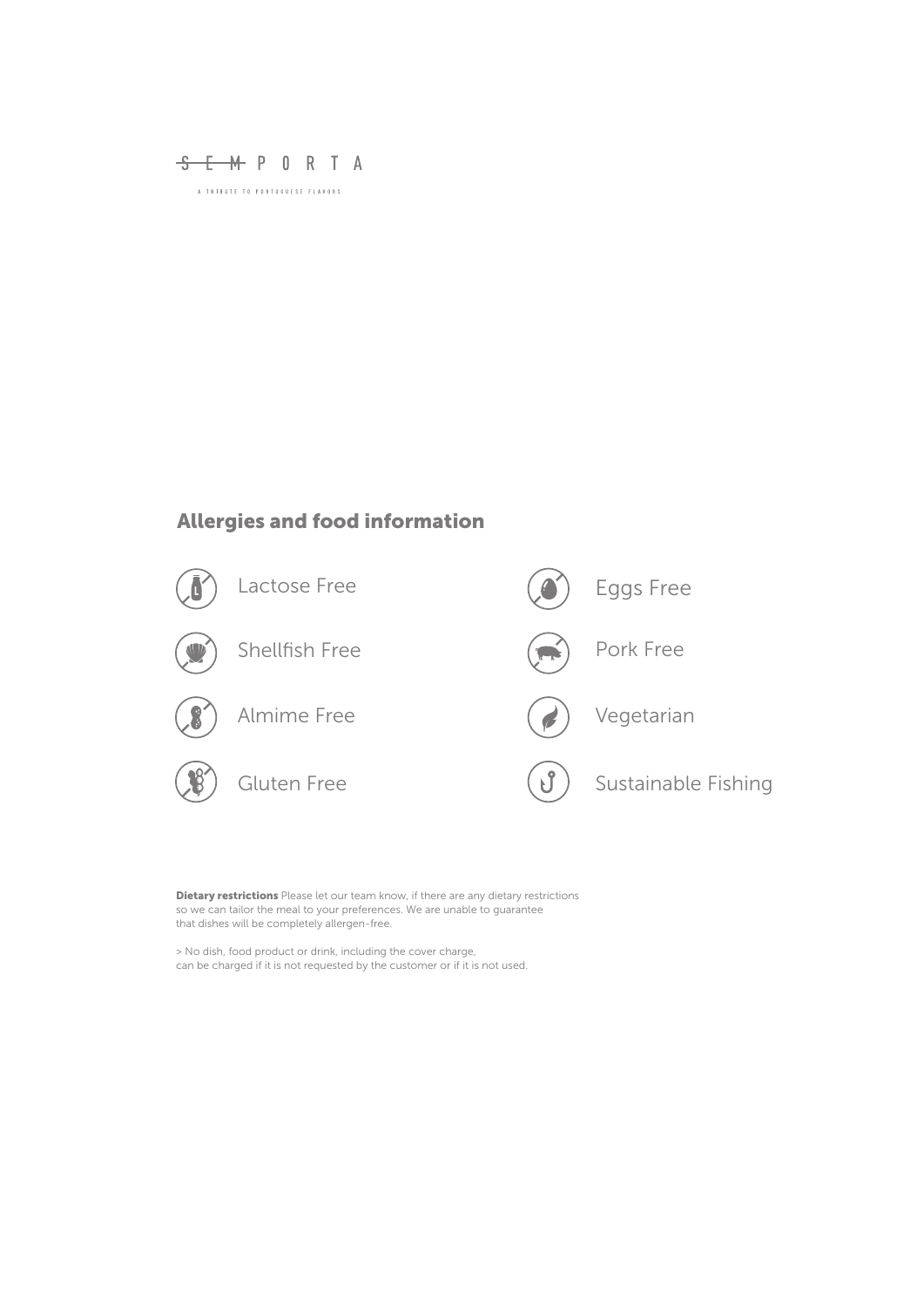S E M P O R T A

# COLD STARTERS

| Homemade bread, Sublime extra virgin olive oil and our butter                        |          |
|--------------------------------------------------------------------------------------|----------|
| Round steak, dijonnaise, capers, soufflé potatoes                                    | $22 \in$ |
| Smoked Mackerel fillet, garlic bread toasts, tomato, capers, coriander olive oil     |          |
| Creamed Burrata, pesto Genovese, cherry tomato                                       | .20€     |
| Octopus and squid Carpaccio, onion and bell peppers, green olives, Sublime Olive Oil |          |
| Algarve pink prawn, soy sabayon, oscietra caviar                                     |          |

## HOT STARTERS

| Lamb Pie, chicory, lettuce, lamb jus                   |     |
|--------------------------------------------------------|-----|
|                                                        |     |
|                                                        | 25f |
| Spider crab, parsley, garlic bread toast               |     |
|                                                        |     |
|                                                        |     |
| Foie tortellini, Ibearian pork consommé, black truffle |     |
|                                                        |     |
|                                                        |     |

Sheep milk cheese, local honey, Iberian pig ham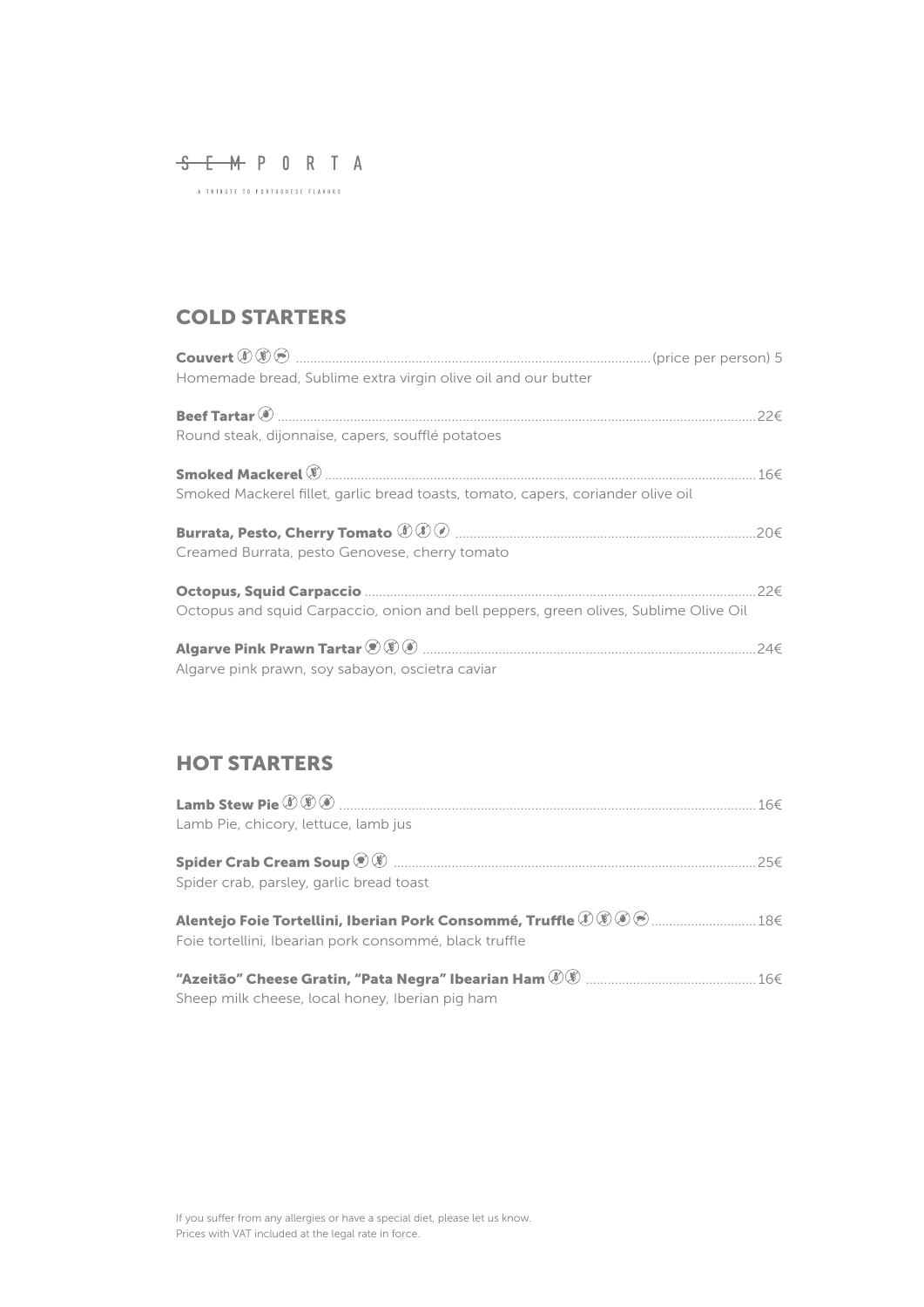S E M P O R T A

# VEGETARIAN STARTERS

| Vegetarian Ceviche, Courgette Canneloni, Daikon, |  |
|--------------------------------------------------|--|

# FROM THE SEA

| Grilled Turbot, Coriander Rice <sup><i>1</i>0 <sup><i>i</i></sup> <i><sup>3</sup> <sup>3</sup> <sup>3</sup> <sup>3</sup> <sup>3</sup> <sup>3</sup> <sup><i>3</i></sup> <i>5</i><sup><i>4</i></sup> <i><sup>4</sup> 3</i><sup><i>5</i></sup> <i>5</i><sup><i>4</i></sup> <i>15€ 75€</i></i></sup><br>Pil-pil, capers, coriander rice with steamed cockles |  |
|----------------------------------------------------------------------------------------------------------------------------------------------------------------------------------------------------------------------------------------------------------------------------------------------------------------------------------------------------------|--|
| Seabass fillet, Xerém, steamed cockles, beurre blanc                                                                                                                                                                                                                                                                                                     |  |
| Lobster Rice $\mathcal{D} \circledast \circlearrowleft $ (2 people) 68€<br>Portuguese blue lobster, Alcácer carolino rice, tomato, coriander                                                                                                                                                                                                             |  |
| Poached octopus in Sublime Reserve red wine, Aljezur baked potato, coriander aioli sauce                                                                                                                                                                                                                                                                 |  |
| Rayfish "Caldeirada", crayfish, scallops, kaffir lime oil                                                                                                                                                                                                                                                                                                |  |
| Grilled scarlet prawn, bomba rice, sauteed squid, cuttlefish ink aioli sauce                                                                                                                                                                                                                                                                             |  |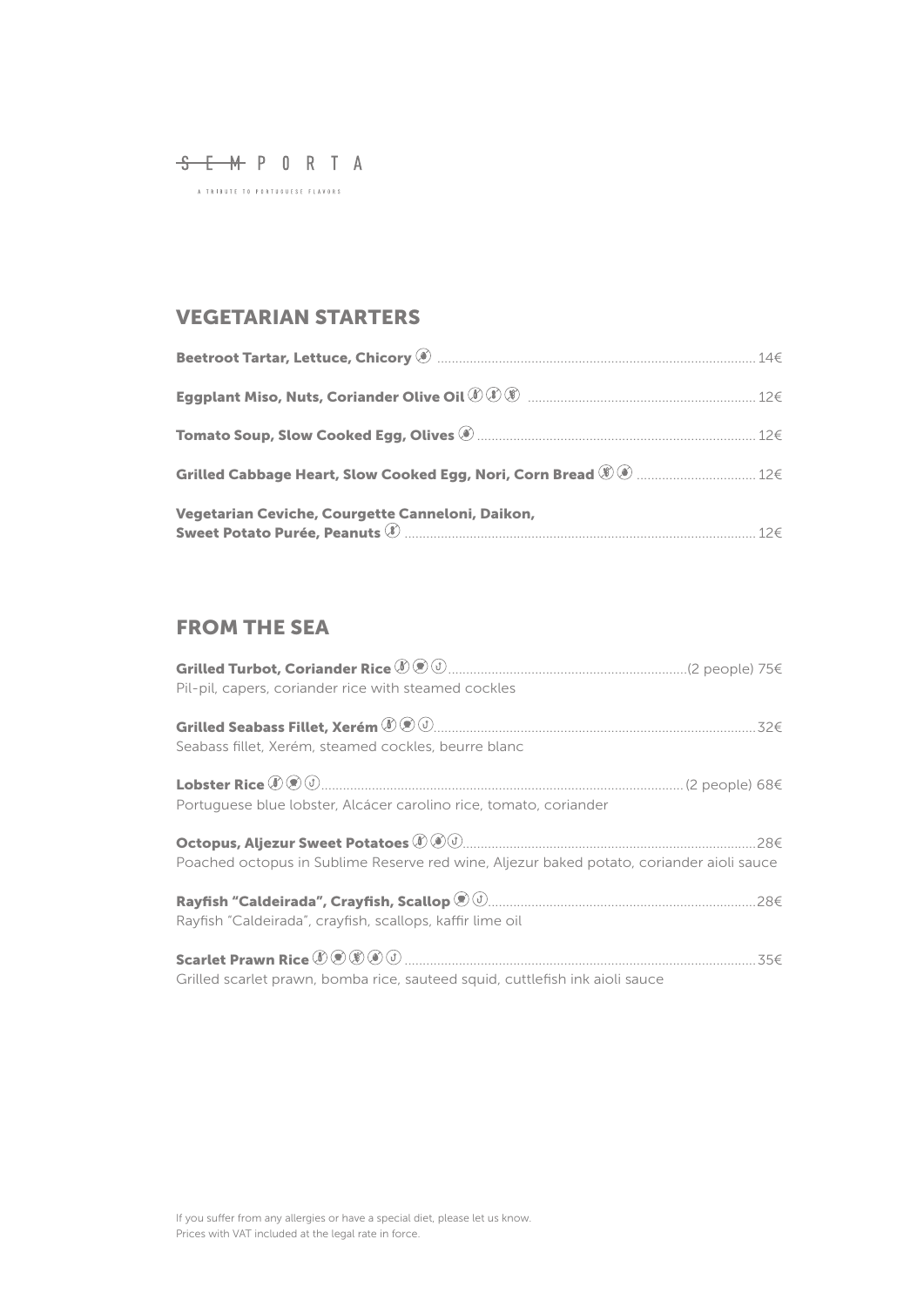S E M P O R T A

## FROM THE LAND

| Crispy pork belly, homemade chips, lettuce hearts, orange purée            |  |
|----------------------------------------------------------------------------|--|
| Pan fried tenderloin, sauce*, homemade fries                               |  |
| Dry aged "Chuleta", sauce*, pont neuf potatoes, cherry tomatoes, mushrooms |  |

Presa Iberian Pork, Aspargus, Potato, "Bulhão Pato" ....................................................28€ Grilled Iberian Pork Presa, mashed potato, coriander, asparagus, clams and coriander sauce

Choice of sauces: Portuguese / Azores Island cheese / Mushrooms / Black pepper

### VEGETARIAN

| Rice broth, Nisa cheese, sunflower seeds, dried fruits, wild arugula | 246           |
|----------------------------------------------------------------------|---------------|
| Wild mushrooms, parmesan, duxelle                                    | $28 \epsilon$ |
| Basmati rice, dried fruits, cherry tomato and coriander              | 22€           |
| Homemade Pesto, extra virgin olive oil, almonds, parmesan cheese     |               |
| Alentejo bread, tomatoes, courgette, chard, kale, egg, parmesan      |               |